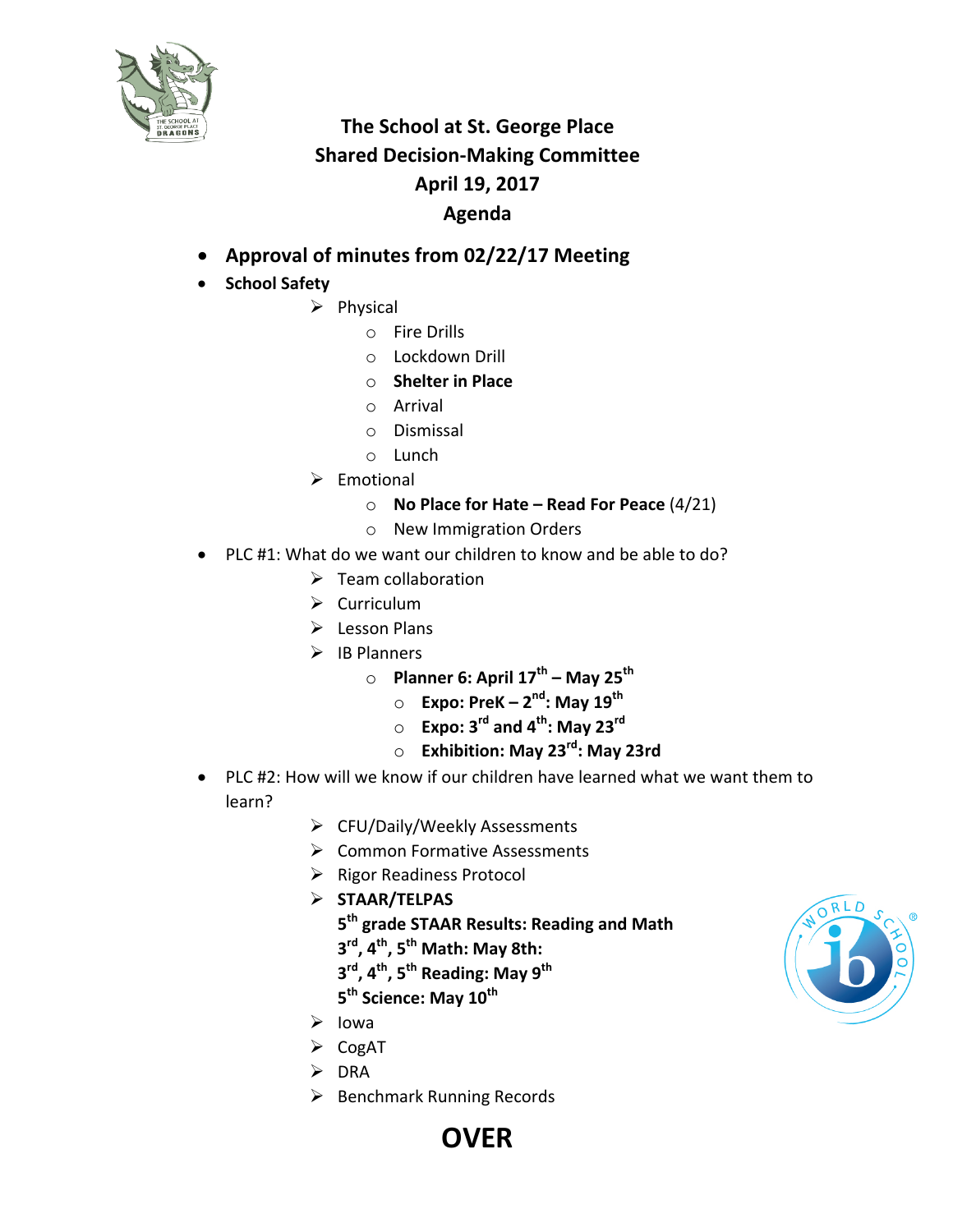- $\triangleright$  iStation
- $\triangleright$  Think Through Math
- $\triangleright$  CIRCLE
- PLC #3: How will we respond when, in spite of our best efforts, we discover that some of our children have not learned what we want them to learn?
	- $\triangleright$  Tier 1 (regular classroom instruction)
	- $\triangleright$  Tier 2 (in-class intervention by teacher; small flexible groups; oneon-one)
	- $\triangleright$  Tier 3 (student(s) pulled out by interventions specialist(s)); tutorials) **Structured Saturday Tutorials: April 22<sup>nd</sup>, April 29<sup>th</sup>, May 6th: 3rd, 4th Math and Reading; 5th Science 3rd and 4th Reading Camp: May 1st – May 5th 5th Science Camp: April 24th – May 5th**
- PLC#4: How will we respond when we discover that some of our children already know what we want them to learn and be able to do?
- Operational Issues
- **Parents as partners**
- **Business partner**
- **Community Partner**
- Old Business
	- Ø **State Recapture Update**
	- Ø **Early Dismissal for 2017 – 2018**
- New Business
	- Ø **Professional Development for 2017 – 2018**
	- Ø **Faculty Meetings for 2017 – 2018**
	- Ø **Staffing for 2017 – 2018**
	- Ø **Enrichment Schedule**
	- Ø **Lunch Schedule**
	- Ø **Parent/Faculty Handbooks**

**Meeting Adjourned**

**Faculty Advisory Committee**

**Next Meeting: May 17, 2017**